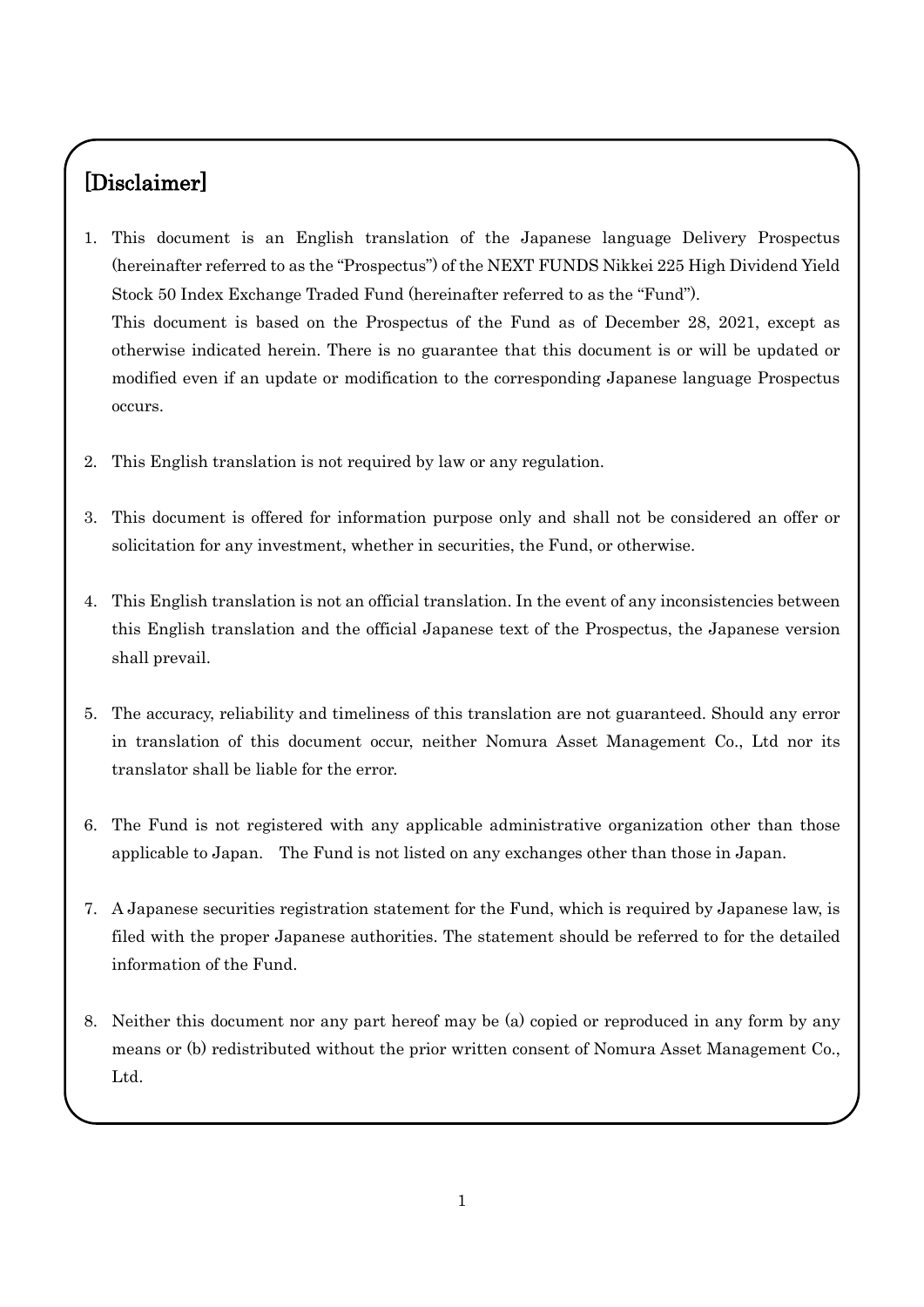## Code:1489

## NEXT FUNDS

## Nikkei 225 High Dividend Yield Stock 50 Index Exchange Traded Fund

NF Nikkei High Dividend Yield 50 ETF (Nickname) Open-ended Investment Trust, Domestic, Stocks, ETF, Index Type [Explanatory Booklet on the Investment Trust (Delivery Prospectus)]

| Product Classification |          |             |             | Segmentation by Attribute |             |                |                    |                |
|------------------------|----------|-------------|-------------|---------------------------|-------------|----------------|--------------------|----------------|
| Unit Type /            | Eligible | Eligible    | Independent | Supplementary             | Eligible    | Timing of      | Geographical Areas | Index followed |
| Open-ended             | Market   | Investments | Segment     | Classification            | Investments | Accounting     | of Investment      |                |
| Investment             |          | (Source of  |             |                           |             | Period         |                    |                |
| Trust                  |          | Income)     |             |                           |             |                |                    |                |
| Open-ended             | Domestic | Stocks      | <b>ETF</b>  | Index Type                | Stocks      | 4 times yearly | Japan              | Others         |
| Investment             |          |             |             |                           | General     |                |                    | (Nikkei 225    |
| Trust                  |          |             |             |                           |             |                |                    | High Dividend  |
|                        |          |             |             |                           |             |                |                    | Yield Stock 50 |
|                        |          |             |             |                           |             |                |                    | Index)         |

Please refer to The Investment Trusts Association, Japan website (http://www.toushin.or.jp/) for definitions of product classification and segmentation by attribute above.

#### <Management Company>

Nomura Asset Management Co., Ltd. [the party issuing investment instructions for the Fund]

- Registration Number (Financial Instruments Business Operators): Director of the Kanto Local Financial Bureau (Financial instruments firms) No.373
- Date of establishment : December 1, 1959
- Capital : 17.1 billion yen (as of the end of November 2021)
- $\blacksquare$  Total net asset value of investment trust assets under management : 48,159.1 billion yen (as of October 29, 2021)

#### <Trustee>

The Nomura Trust and Banking Co., Ltd. [the party responsible for custody and management of Fund assets]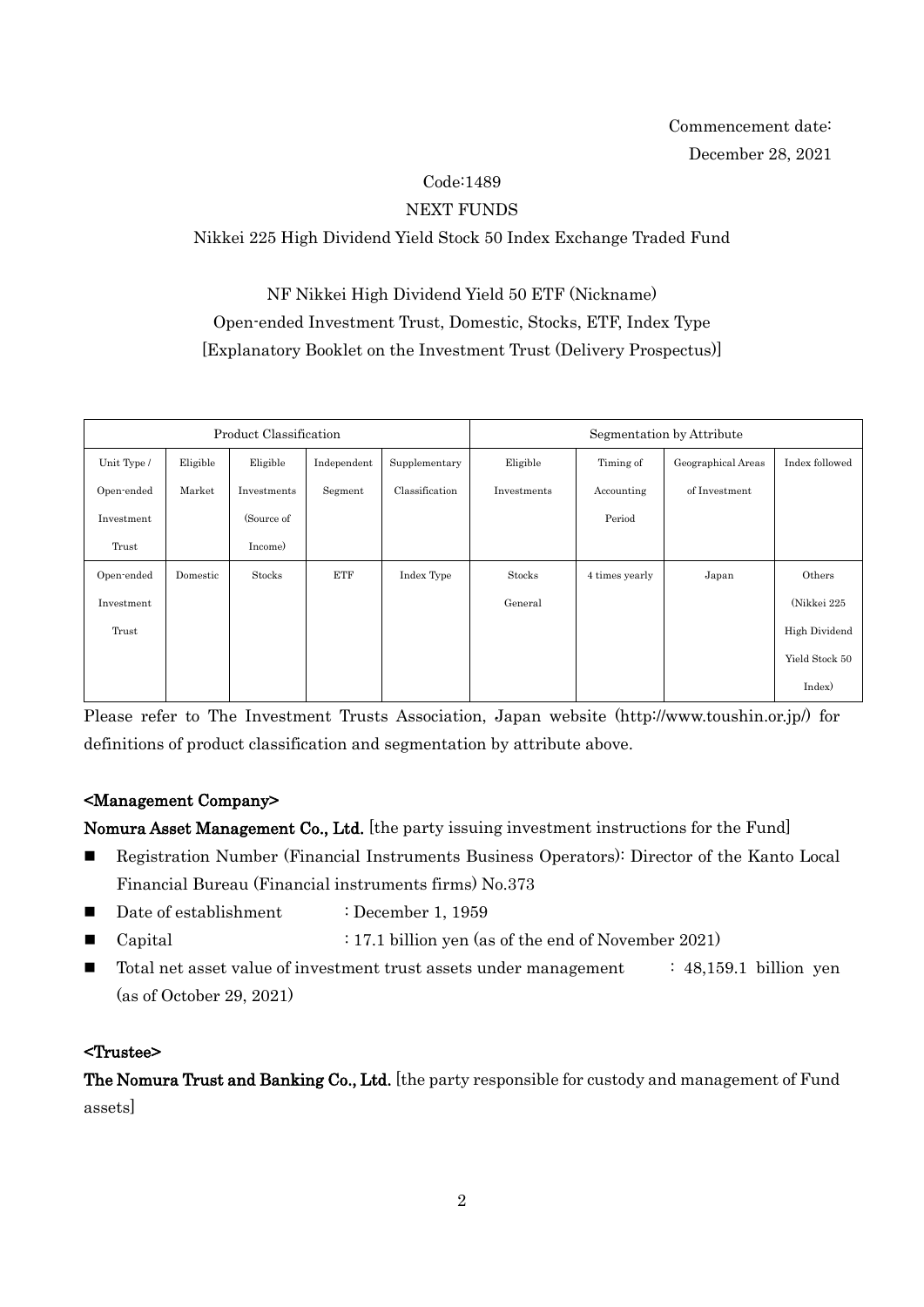-----Please read this document carefully before deciding to subscribe to the NEXT FUNDS Nikkei

225 High Dividend Yield Stock 50 Index Exchange Traded Fund ("the Fund") -----

This prospectus is published pursuant to the provisions of Article 13 of the Financial Instruments and Exchange Act (No.25 of 1948).

In connection with public offering for subscription to the Fund, which is made by way of this prospectus, Nomura Asset Management Co., Ltd. (the Management Company), the Issuer of beneficiary certificates of the Fund, filed a securities registration statement with the Director of the Kanto Local Finance Bureau on June 30, 2020, pursuant to the provisions of Article 5 of the Financial Instruments and Exchange Act. The filing took effect on July 1, 2020.

- The prospectus for the Fund provided for in Article 15, Paragraph 3 of the Financial Instruments and Exchange Act (hereinafter referred to as the "Prospectus Issued upon Request") is published on the website of the Nomura Asset Management Co., Ltd. The complete text of the basic terms and conditions of the investment trust of the Fund is provided in the Prospectus Issued upon Request.
- When a significant amendment is made to the content of the Fund, we will confirm the intention of beneficiaries of the Fund in advance under the Act on Investment Trust and Investment Corporations (No.198 of 1951).
- Investment trust assets are separately managed by the Trustee under the Trust Act.
- You can obtain a copy of the Prospectus Issued upon Request from a distributing company. If you request this document, please make a personal record to that effect.
- For information on distributing companies and the net asset value ("NAV") of the Fund, etc., please contact us as follows:

| Reference   | : Nomura Asset Management Co., Ltd.  |                    |
|-------------|--------------------------------------|--------------------|
| Homepage    | : http://www.nomura-am.co.jp/        |                    |
| Mobile site | : http://www.nomura-am.co.jp/mobile/ | (as for NAV, etc.) |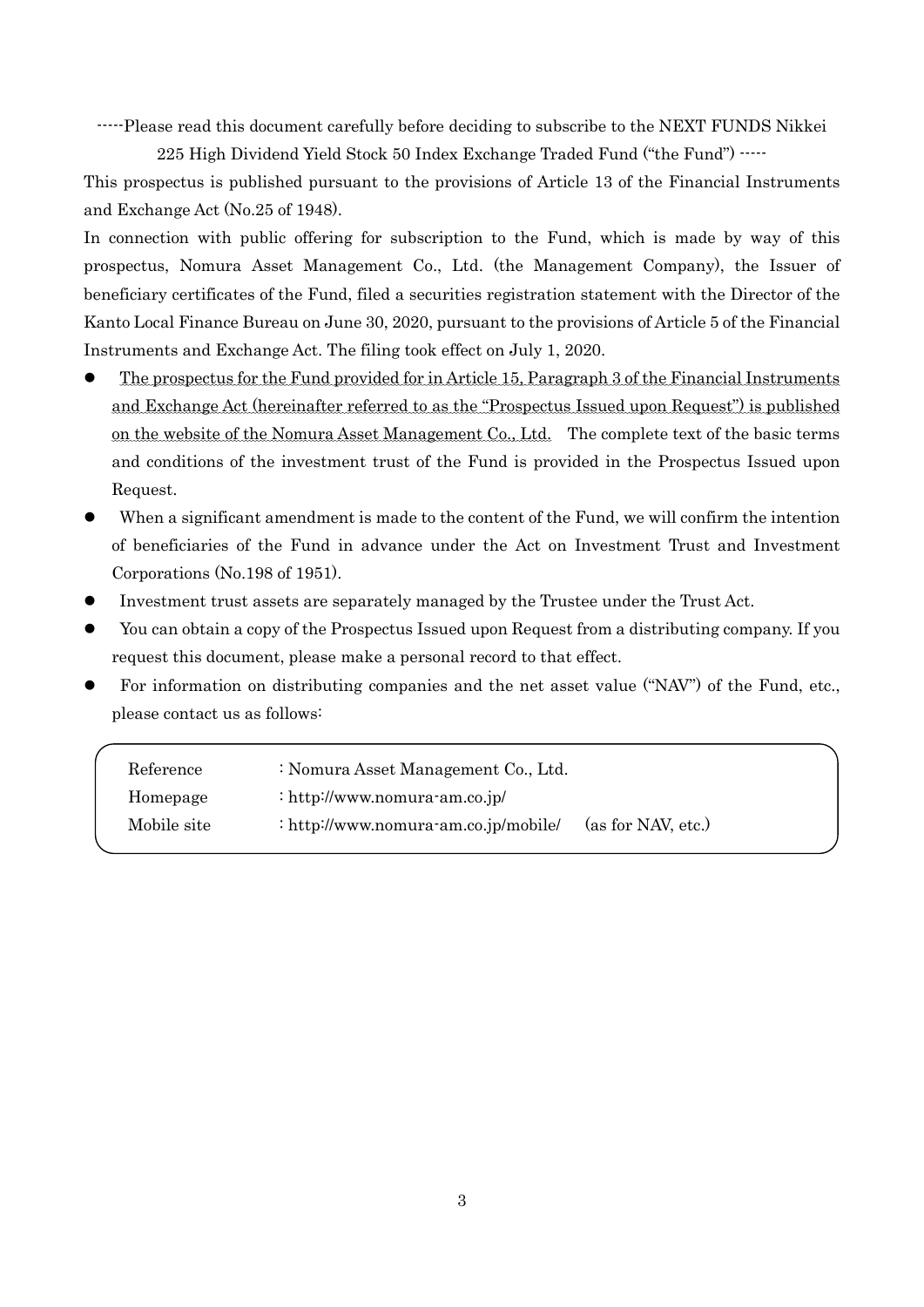#### Objective and Features of the Fund

1. Objective of the Fund

The Fund aims at investment performance linked to the Nikkei 225 High Dividend Yield Stock 50 Index\* (Benchmark Index), which means NAV volatility is to correspond with that of the Benchmark Index.

\*The Nikkei 225 High Dividend Yield Stock 50 Index (Nikkei High Dividend Yield 50) is a stock price index which is principally comprised of 50 Japanese stocks with high estimated dividend yields, selected out of the component stocks of the Nikkei 225. The Nikkei High Dividend Yield 50 is calculated by using the weight method, taking into consideration the estimated dividend yields and liquidity, and it assumes the index value on the date of December 28, 2001 to be 10,000 points.

- 2. Features of the Fund
	- Main subject of investment

-Stocks listed in Japanese financial instrument exchanges that are included and are due to be included in the Benchmark Index.

**I** Investment Policy

(i) The Fund is investing only in stocks that are included and are due to be included in the Benchmark Index. The goal of the Fund is to be managed so that the proportion of the number of shares of the individual stocks in the trust assets is held in a proportion that corresponds to the proportion of the number of shares of each component stock in the Benchmark Index, and such proportion is calculated in terms of the component proportion of each component stock in the Benchmark Index, which is calculated using the Benchmark Index's calculation method, and the Fund aims at investment performance linked to the Benchmark Index.

(ii) The Management Company may issue investment instructions to adjust the component of the trust assets to meet policy (i) above:

-If the calculation method of the Benchmark Index is changed or announced to be changed; -If adjustments to the component proportion of each component stock in the Benchmark Index are made or announced to be made due to causes such as interchanges in the selected stocks in the Benchmark Index, changes in capital in any of the selected stocks in the Benchmark Index, or other similar events;

-If an addition or exchange of this trust is made; or

-In other cases, if necessary to ensure linkage to the Benchmark Index.

(iii) Stocks that are indicated to be invested are stocks which are listed (or due to be listed) in the financial instrument exchanges or registered (or due to be registered) in the Registry of Over-the-Counter Traded Securities and which are issued by the issuing corporations whose issued stocks are included and are due to be included in the Benchmark Index. However, this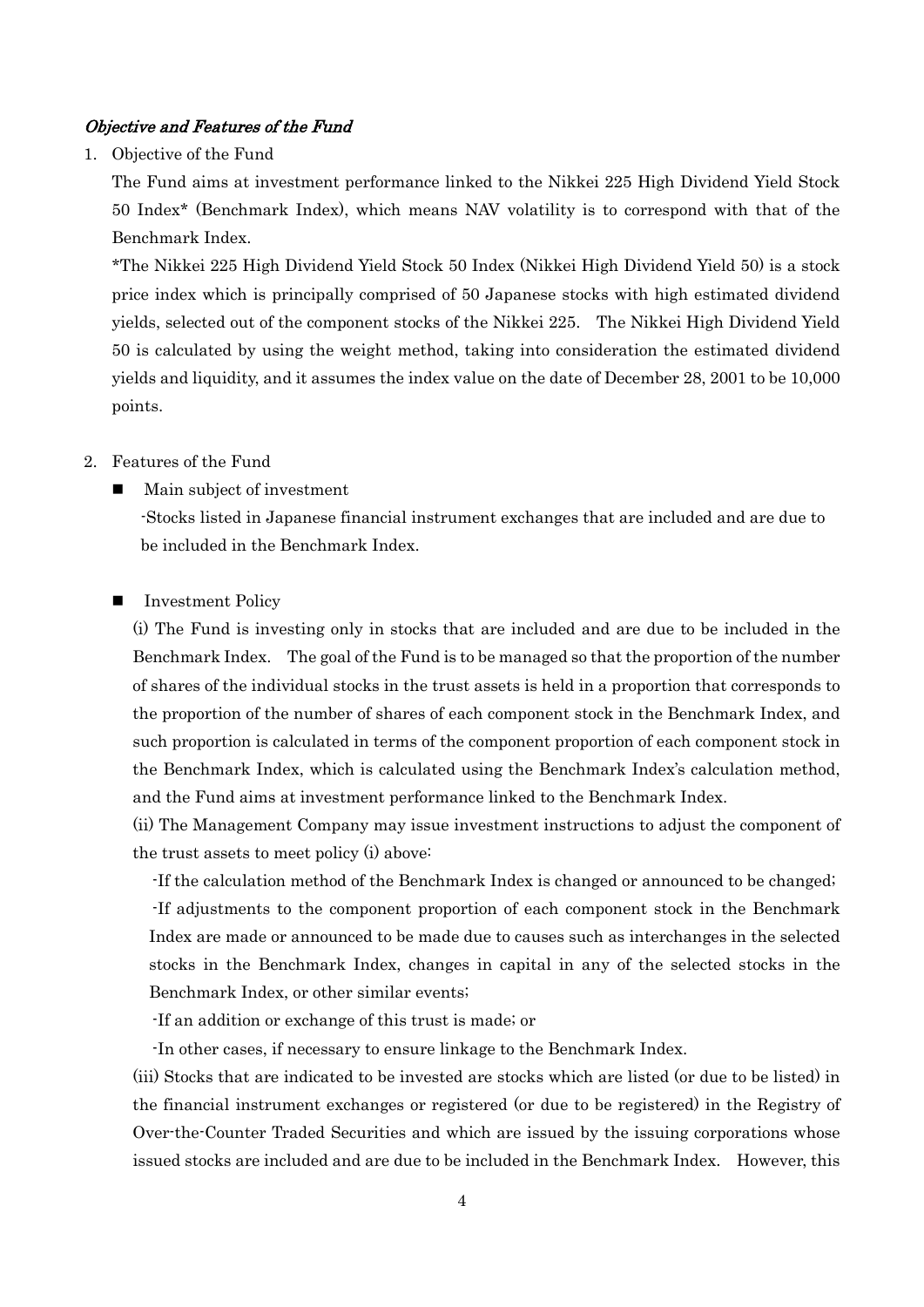indication is not necessary for stocks that are acquired through allotments to stockholders. The stocks which are excluded from the Benchmark Index shall be sold promptly, taking market conditions into consideration, though the stocks may in certain cases not be sold promptly because of the liquidity, etc., of the stocks.

(iv) Notwithstanding provision (i) above, the Fund may make complementary purchases of stock index futures connected with the Benchmark Index or other Japanese stock indexes to keep the performance tracked to the Benchmark Index.

Management described above may not be achieved depending on funding trends, market trends, etc.

■ Copyright, etc., of Nikkei 225 High Dividend Yield Stock 50 Index

Nikkei 225 High Dividend Yield Stock 50 Index (hereinafter referred to as "Nikkei High Dividend Yield 50") is a copyright protected work which is calculated by techniques originally developed by Nikkei Inc. (hereinafter referred to as "Nikkei"). Nikkei owns the copyrights and all other intellectual property rights relating to the Nikkei High Dividend Yield 50 itself, its calculation method, and the Nikkei 225, which is the base for the component stock of the Nikkei High Dividend Yield 50. The Management Company is responsible for providing investment instruction for the "NEXT FUNDS Nikkei 225 High Dividend Yield Stock 50 Index Exchange Traded Fund", which uses the Nikkei High Dividend Yield 50 as an underlying benchmark, and Nikkei has neither obligations nor responsibilities related to the investment instructions for or transactions of the "NEXT FUNDS Nikkei 225 High Dividend Yield Stock 50 Index Exchange Traded Fund". Nikkei has no obligation to continuously publish the Nikkei High Dividend Yield 50, and is not liable for any errors, delays or interruptions in connection with publication of this index. Nikkei reserves the rights to change the methods of calculation of the Nikkei High Dividend Yield 50 or Nikkei 225, as well as the right to change the contents and cease the publication of the Nikkei High Dividend Yield 50.

| Investment ratio in stocks        | There is no restriction on the investment ratio in      |
|-----------------------------------|---------------------------------------------------------|
|                                   | stocks.                                                 |
| Investment ratio in assets        | The investment ratio in assets denominated in           |
| denominated in foreign currencies | foreign currencies shall be less than or equal to 20%   |
|                                   | of the total net asset value of the trust assets in the |
|                                   | Fund.                                                   |
| Use of derivatives                | Use of derivatives is allowed (i) until the Fund        |
|                                   | begins investing in stocks in accordance to the         |
|                                   | investment policy, or (ii) for purposes of managing     |

Investment Restrictions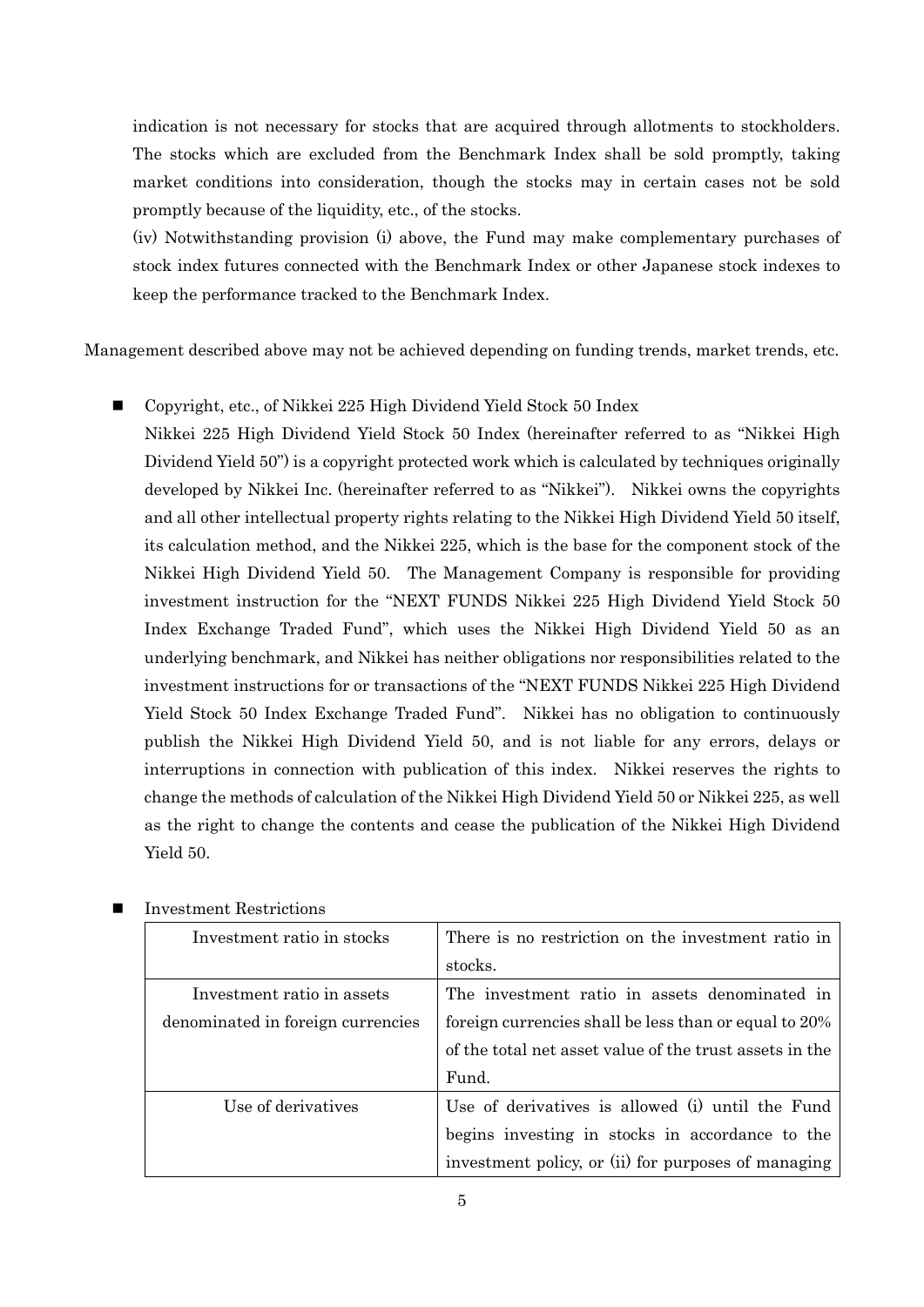| investment performance linked to the Benchmark  |  |  |  |
|-------------------------------------------------|--|--|--|
| Index. In such cases, the Fund may              |  |  |  |
| complementarily purchase futures connected with |  |  |  |
| the Benchmark Index or other Japanese stock     |  |  |  |
| indexes.                                        |  |  |  |

#### **Distribution Policy**

-Dividends are due on the 7th of January, April, July and October of each year.

-As a general rule, the full amount of dividends and other income arising from the trust assets are distributed after deduction of expenses. However, the amount of dividends that is payable may in some circumstances amount to zero. Even if any profits are realized from the sale and purchase of individual stocks, no dividends shall be paid.

\* There is no suggestion or guarantee regarding the payment or the amount of future dividends.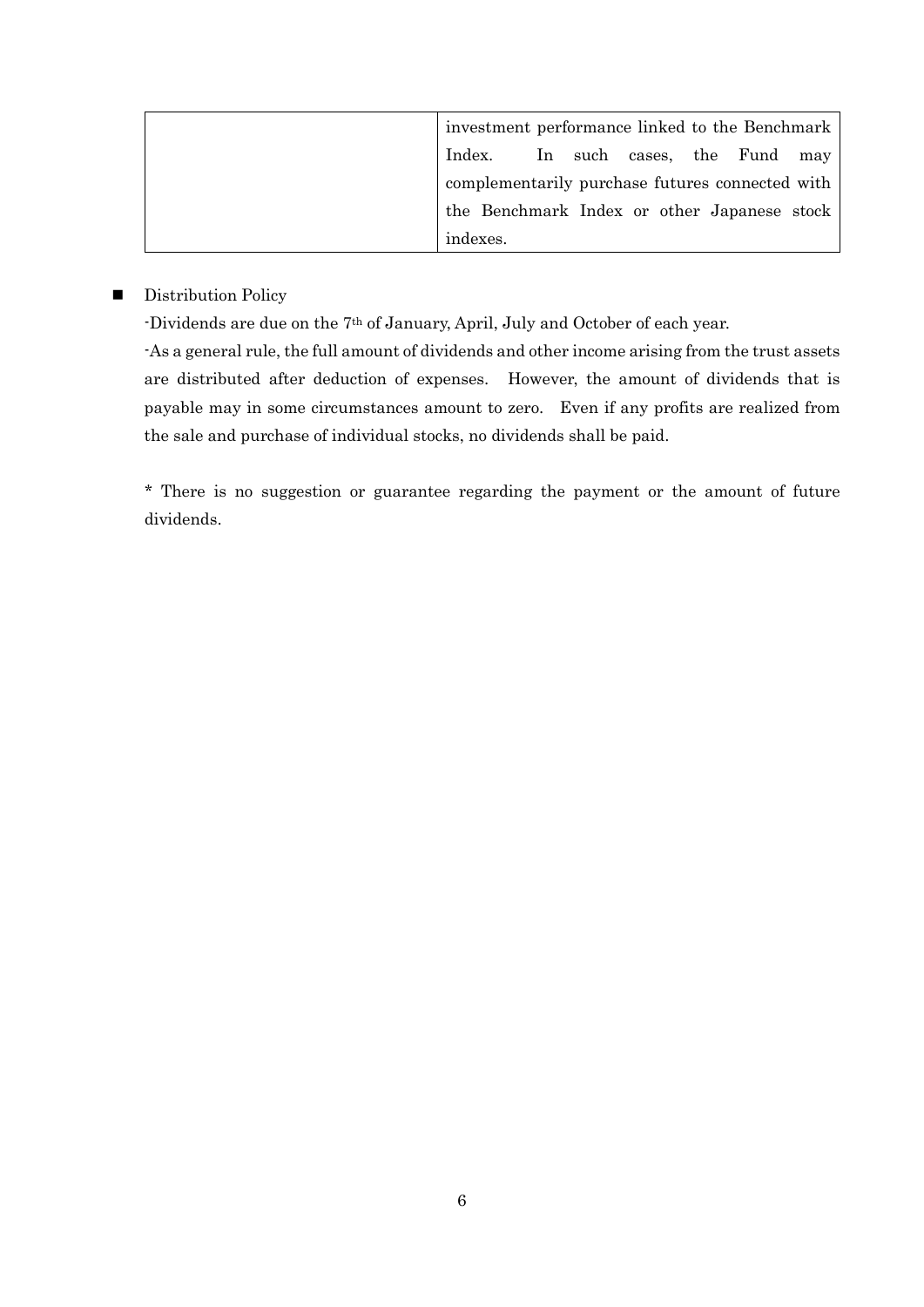#### Investment Risks

1. Factors that contribute to NAV volatility

The NAV of the Fund is subject to fluctuations in the prices of the securities, etc., in which the Fund invests. All profits and losses arising from fund management are borne by the investors. Any principal invested in the Fund by investors is therefore not guaranteed. Investors may incur a loss and the value of their investment principal may fall below par as the result of a decline in the NAV. The investment trust differs from a savings deposit.

| <b>Stock Price Fluctuation Risk</b> | NAV of the Fund may be influenced by stock price fluctuations |
|-------------------------------------|---------------------------------------------------------------|
|                                     | since the Fund invests in stocks.                             |

\* The factors that contribute to fluctuations in the NAV are not limited to those mentioned above.

<<Primary Factors for Discrepancies between the Benchmark Index and NAV>>

The fund aims at an investment performance for NAV volatility linked to that of the Benchmark Index; however, in managing the investment assets, we cannot guarantee that movements will be identical to those of the Benchmark Index primarily for the following reasons:

(i) We cannot make individual stocks' incorporated ratio in the Fund completely the same as the component proportion of component stocks in the Benchmark Index.

(ii) The Fund may incur market impact or bear costs such as brokerage commission, etc., by the trading of individual stocks, such as when portfolio adjustments are made due to changes of the component stocks in the Benchmark Index, capital transfers of any individual stocks in the Benchmark Index, partial exchanges of actual stocks or any other causes.

(iii) When cash remains as part of the trust assets as a result of additional issue partly made by cash, dividends obtained from individual incorporated stocks, or rights handling, etc.

(iv) There may be a price spread between the sale price and the appraised value of the object stocks.

(v) When futures transactions are made, there may be a disparity between the prices of the forwards and the Benchmark Index.

(vi) The Fund bears certain costs, such as trust fees.

\* The factors that contribute to the discrepancy between the Benchmark Index and NAV are not limited to those listed above.

#### 2. Additional Considerations

The provisions stipulated in Article 37-6 of the Financial Instruments and Exchange Act (so-called "cooling off") are not applicable to subscriptions to the Fund.

- Management based upon the investment policy may not be achieved depending on funding trends, market trends, etc., or unexpected circumstances.
- The interest/redemption payment from the issuers of the securities which are incorporated into the Fund may be delayed.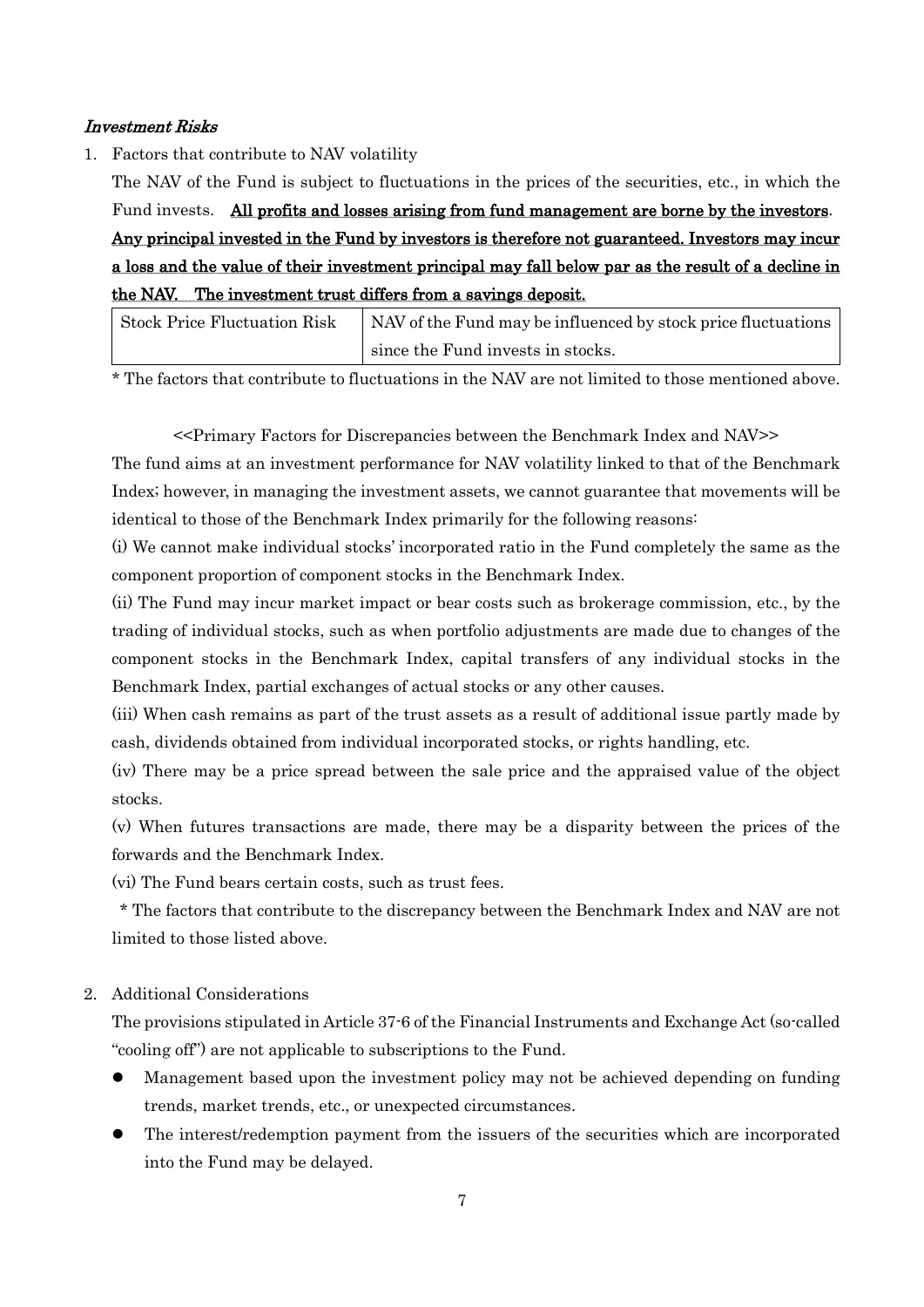- Transactions pertaining to the Fund, such as an investment in securities and contracts related to such fund, may default because of the bankruptcy, or other similar event, occurring to a counterparty.
- NAV of the Fund and the Benchmark Index may differ because of costs and other factors. It is not guaranteed that the Fund's investment performance will track or exceed the Benchmark Index.
- The market price of the Fund is based upon supply and demand, as calculated through competitive buying and selling on the exchange. Therefore, market price may differ from the NAV itself.
- Please be aware that the Fund will be delisted and the trust will be terminated if the number of units of beneficial interest falls below 20,000 for 20 successive business days.

## 3. Risk Management System

The Management Company examines Fund performance and oversees management risks by having established a committee to take charge of these matters.

- Examination of the Fund performance The committee reports and deliberates on the results of periodic examinations (analysis/evaluation) of the investment trust's trust asset performance results.
- Administration of management risk The committee identifies and manages management risk and, based on its findings, provides guidance to the appropriate divisional management and any other relevant sections regarding rectification measures for appropriate administration.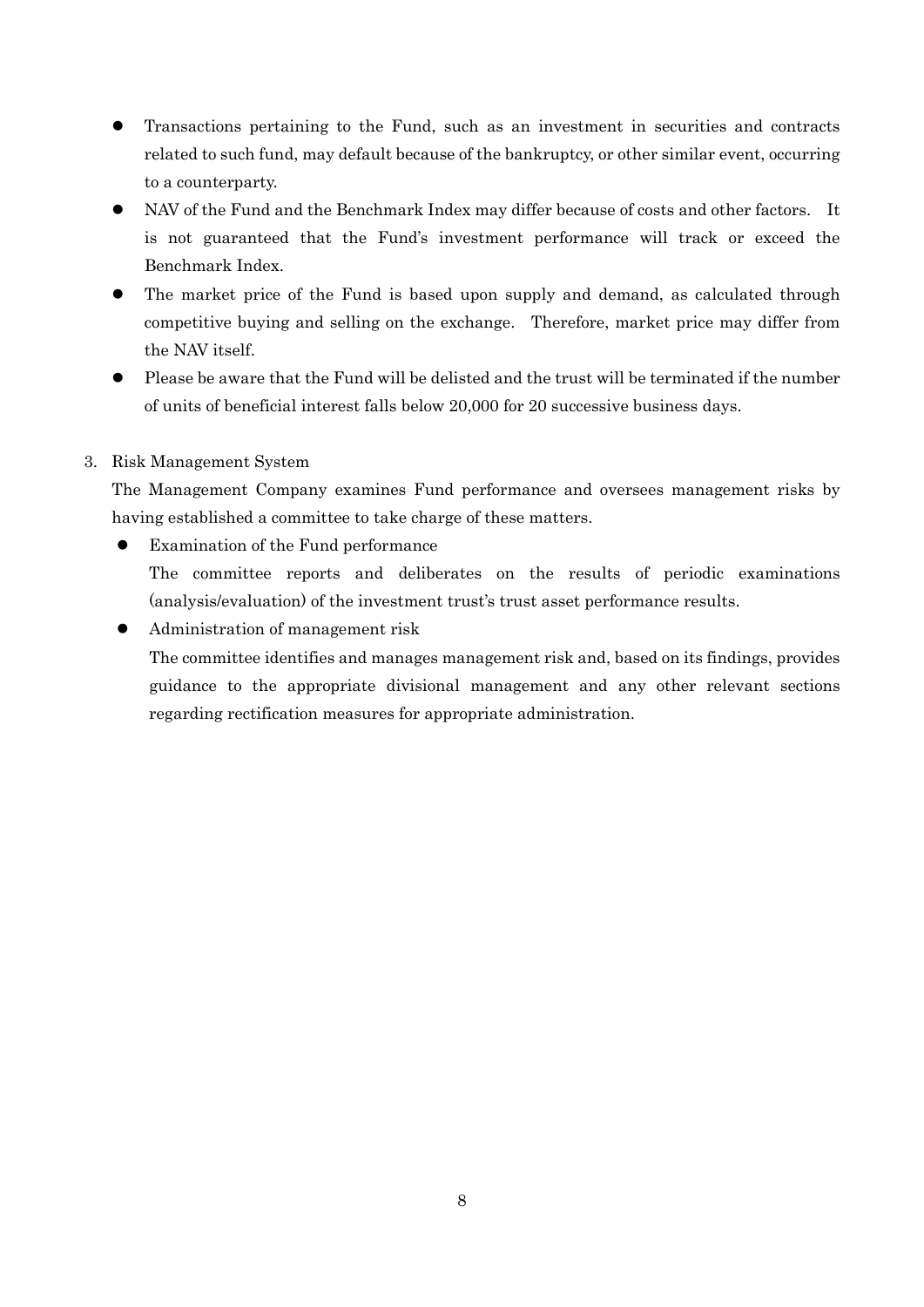4. Risk Quantitative Comparison (end of November 2016 to the end of October 2021, per month) < The Fund's annual return and the change of dividend re-investment net asset value >



\* The dividend re-investment net asset value is calculated by deeming that the dividend before income taxes is re-invested. The dividend re-investment net asset value is set by indexing the original principal as 10,000 (per 1 unit), and is displayed from the end of the month that includes the inception date.

\* The annual return displays the return in a single year at the end of each month for the five years from November 2016 to October 2021. Furthermore, the Benchmark Index annual return is displayed until January 2018.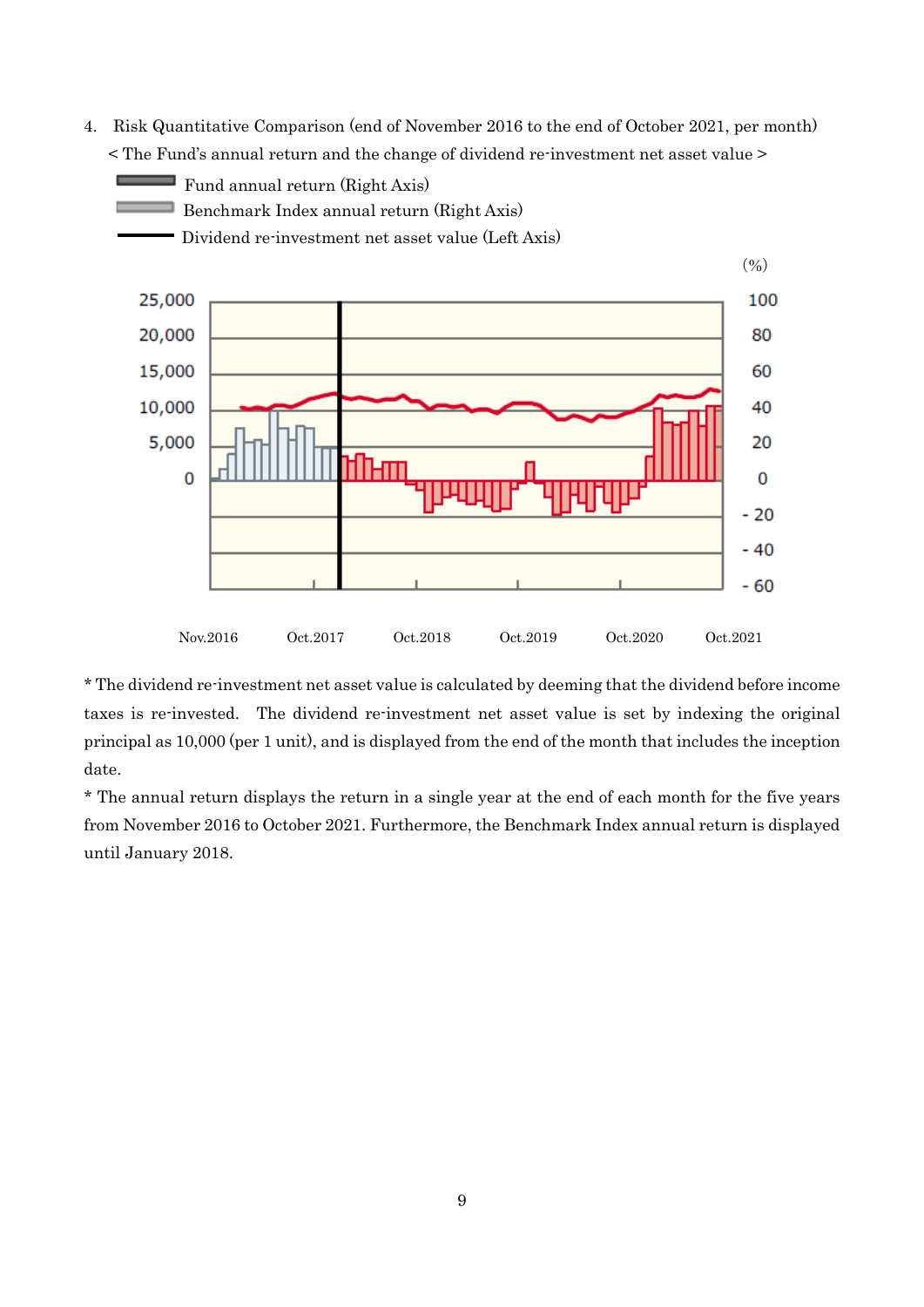

Maximum Value (Fund) Maximum Value Minimum Value (Fund)

<Comparison of return between the Fund and the major asset class>

|              | The              | Japanese         | Advanced         | Emerging         | Japanese        | Advanced        | Emerging        |
|--------------|------------------|------------------|------------------|------------------|-----------------|-----------------|-----------------|
|              | Fund             | <b>Stocks</b>    | Economies        | Economies        | Government      | Economies       | Economies       |
|              |                  |                  | <b>Stocks</b>    | <b>Stocks</b>    | <b>Bonds</b>    | Bonds           | <b>Bonds</b>    |
| Maximum      | 42.3             | 42.1             | 59.8             | 62.7             | 5.4             | 11.4            | 19.3            |
| Value $(\%)$ |                  |                  |                  |                  |                 |                 |                 |
| Minimum      | $\triangle$ 18.5 | $\triangle 16.0$ | $\triangle 12.4$ | $\triangle$ 19.4 | $\triangle 4.0$ | $\triangle 7.9$ | $\triangle 9.4$ |
| Value $(\%)$ |                  |                  |                  |                  |                 |                 |                 |
| Average      | 7.5              | 10.1             | 15.6             | 13.7             | 0.2             | 3.0             | 4.1             |
| $(\%)$       |                  |                  |                  |                  |                 |                 |                 |

Stocks Stocks Bonds Bonds Bonds

\* Not all asset classes are the subject of Fund investment.

\* The above graph displays the Maximum Value, the Minimum Value and the Average of the annual return at the end of each month for the five years from November 2016 to October 2021. Furthermore, the annual return of the Fund before the inception date is calculated using the Benchmark Index of the Fund.

\* The above numbers may not apply as of the account closing day.

\* The Fund uses the return of the dividend re-investment net asset value.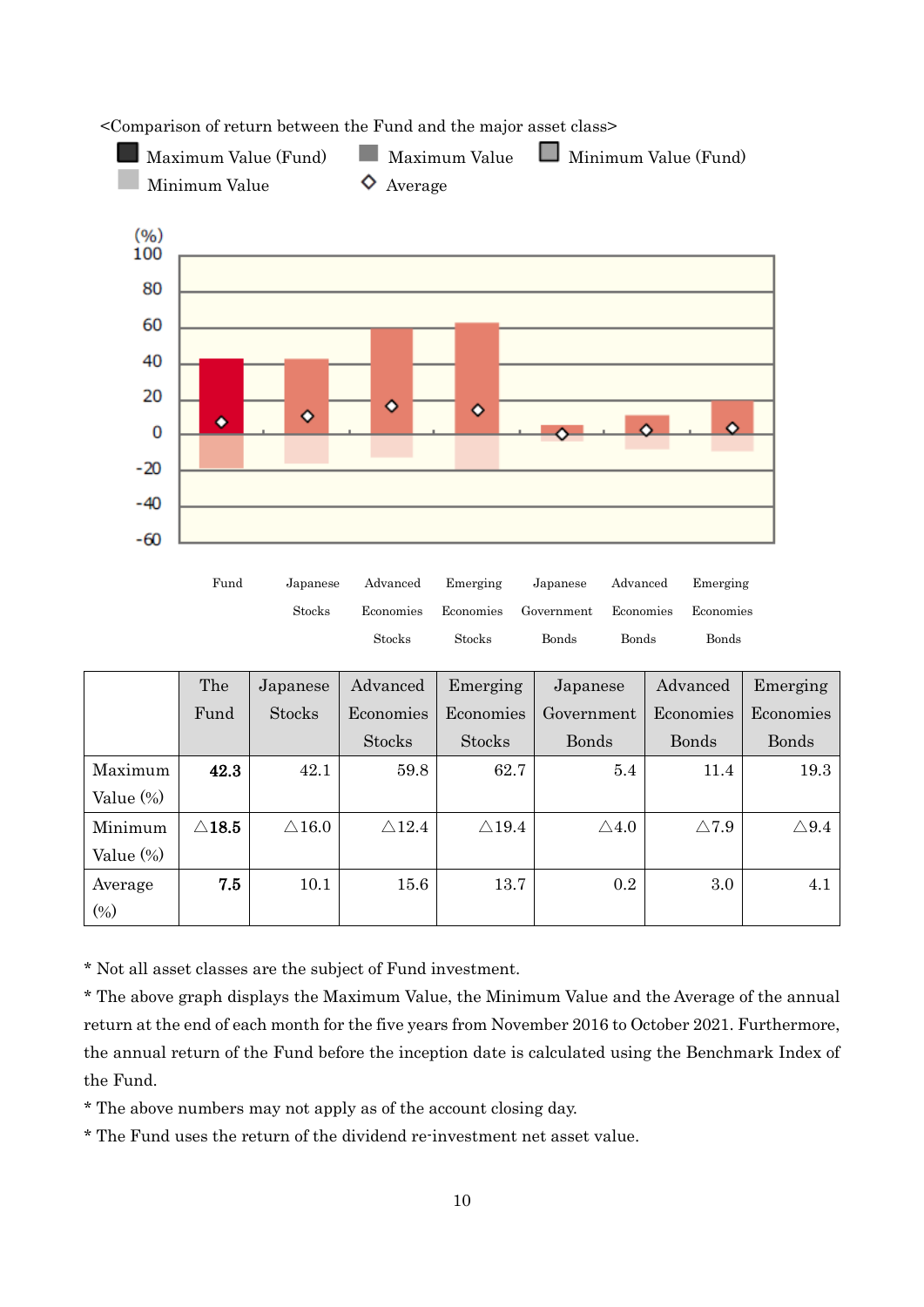# The dividend re-investment net asset value may occasionally differ from the actual net asset value due to the dividend being deemed re-invested before the application of income taxes.

<The index of the major asset class>

○Japanese Stocks: Tokyo Stock Price Index(TOPIX)(including dividend)

○Advanced Economies Stocks: MSCI-KOKUSAI Index (including dividend, based on Japanese Yen)

○ Emerging Economies Stocks: MSCI Emerging Markets Index (including dividend, based on Japanese Yen)

○Japanese Government Bonds: NOMURA-BPI JGB

○Advanced Economies Bonds: FTSE World Government Bond Index (excluding Japan, unhedged, based on Japanese Yen )

○Emerging Economies Bonds: JP Morgan Government Bond Index - Emerging Markets Global Diversified (based on Japanese Yen )

## ■Copyright etc. for the Index of the Major Asset Class■

○Tokyo Stock Price Index (TOPIX) (including dividend)…Tokyo Stock Price Index (TOPIX) (including dividend) is the intellectual property of Tokyo Stock Exchange, Inc., and all rights regarding the index, such as the calculation of the index and the disclosure and accessibility of the index value, etc., are retained by Tokyo Stock Exchange, Inc. Furthermore, this product is not provided, guaranteed, or sold by Tokyo Stock Exchange, Inc., and Tokyo Stock Exchange, Inc. has no responsibility for any damages caused by any issue or sale by the Fund.

○MSCI-KOKUSAI Index (including dividend, based on Japanese Yen), MSCI Emerging Markets Index (including dividend, based on Japanese Yen)…MSCI-KOKUSAI Index (including dividend, based on Japanese Yen) and MSCI Emerging Markets Index (including dividend, based on Japanese Yen) are the indexes developed by MSCI. Copyright, intellectual property rights, and all other rights to these indexes belong to MSCI. In addition, MSCI also retains the right to change the contents and to suspend the disclosure of these indexes.

○NOMURA-BPI JGB…The intellectual property rights concerning NOMURA-BPI JGB belong to Nomura Securities Co., Ltd. Furthermore, Nomura Securities Co., Ltd. does not guarantee the accuracy, integrity, credibility, or usefulness of the Nomura-BPI JGB, and takes no responsibility for the business activities and services provided by Nomura Asset Management Co., Ltd. when using the NOMURA-BPI JGB.

OFTSE World Government Bond Index (excluding Japan, unhedged, based on Japanese Yen )… "FTSE World Government Bond Index (excluding Japan, unhedged, based on Japanese Yen )" is the bond index operated by FTSE Fixed Income LLC for the bond index comprised of the total investment profits of the government bonds of the major countries in the world, excluding Japan, as weightaveraged by the market capitalization in each market, and FTSE World Government Bond Index (excluding Japan, unhedged, based on Japanese Yen) is the intellectual property of FTSE Fixed Income LLC, and all rights regarding the index are retained by FTSE Fixed Income LLC.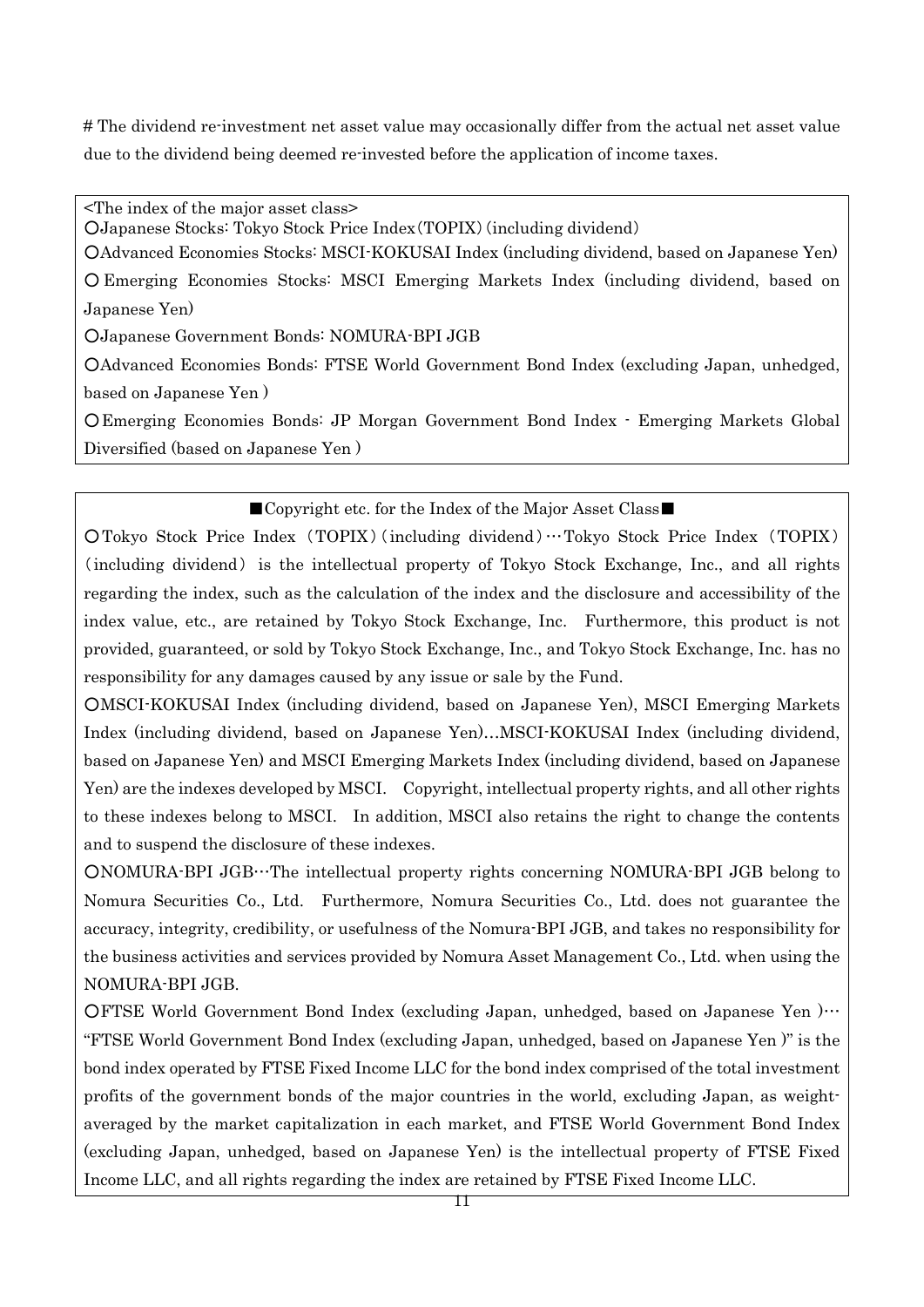○JP Morgan Government Bond Index -Emerging Markets Global Diversified (based on Japanese Yen  $\cdots$ The information provided here regarding the "JP Morgan Government Bond Index -Emerging Markets Global Diversified (based on Japanese Yen )" (here, for the sake of convenience, referred to as the "Index".) (said information includes the Index level, but is not limited thereto) is used only for informative purposes, and is not intended as a solicitation for the sale and purchase of Financial Instruments, nor does it officially confirm certain sales and purchase, nor does it define the value and price of certain products related to the Index. Also, the Index does not legally constitute accounting advice regarding investment strategy and tax. The market price, data and other information included here are considered accurate, but JPMorgan Chase & Co. and its subsidiary company (hereinafter referred to as "JPM") do not guarantee completeness and accuracy. The information included here may sometimes be changed without notice. Past performance does not suggest future return. With respect to the financial instruments of the issuers included in this document, JPM and its employees may possess both long and short positions, may perform sales and purchases, may perform market-making, and may also possibly be a subscriber of issuers, placement agencies, advisers, and lenders.

The United States J.P. Morgan Securities LLC (here referred to as "JPMSLLC" and "Index sponsors" for the sake of convenience) does not support, warrant or promote the sale of securities, financial instruments, and transactions concerning the Index (here, referred to as the "Products" for the sake of convenience). The Index sponsors do not make any representation, warranty, conveyance or suggestion regarding the promotion of an investment in securities, any financial commodity, or, especially, the Products, or regarding whether or not interlocking with the Index in investment opportunities in the financial market, or intention to do so, can be promoted. The Index sponsors are not liable for any management, marketing, or trading regarding the Products. The Index is calculated based on information which is considered to be trustworthy, but the completeness, accuracy, and information accompanying the Index is not guaranteed. The Index is property of the Index sponsors, and any property rights to the Index shall belong exclusively to the Index sponsors. JPMSLLC is an NASD, NYSE and SIPC member. JP Morgan is name that is used when JP Morgan Chase Bank, NA, JPSI, J.P. Morgan Securities PLC., or companies affiliated with these companies conduct investment banking business.

(Source: Nomura Research Institute, Ltd., FTSE Fixed Income LLC, etc.)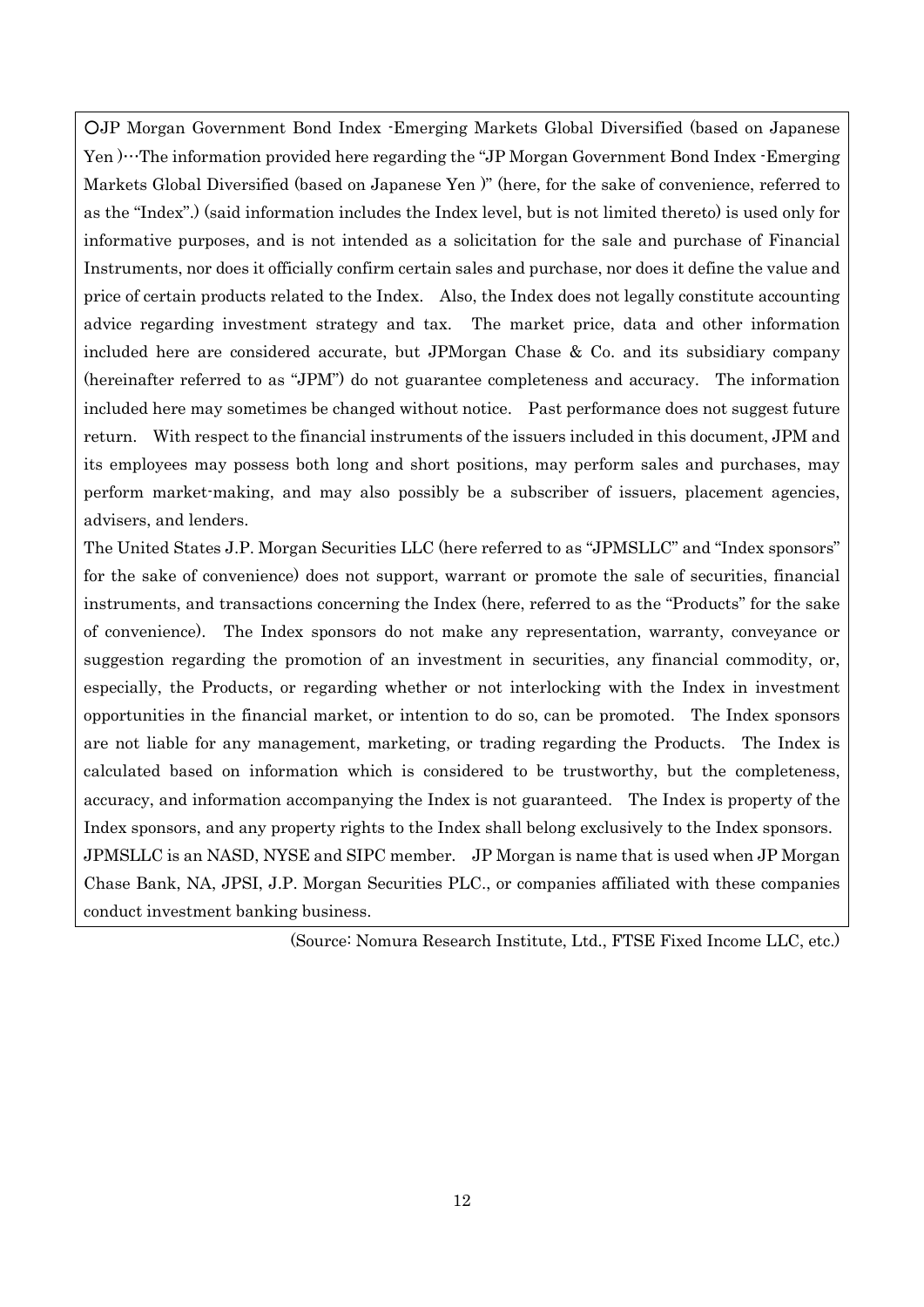## Historical Performance (As of October 29, 2021)

1. Changes in NAV/Net Assets (per day, since inception) NAV (price per 1 unit of the beneficial interest after dividend) [Left Axis] Total net asset value [Right Axis] Yen Mil.Yen



#### 2. Dividends Paid (per 1 unit before tax)

| October 2021               | 616 Yen   |
|----------------------------|-----------|
| <b>July 2021</b>           | $100$ Yen |
| April 2021                 | 587 Yen   |
| January 2021               | $105$ Yen |
| October 2020               | $465$ Yen |
| Cumulative since inception | 6,137 Yen |

#### 3. Status of Major Assets

Top 10 component shares

|                | Company                               | Sector                             | % of NAV |
|----------------|---------------------------------------|------------------------------------|----------|
| 1              | NIPPON YUSEN KABUSHIKI KAISHA         | Transportation<br>Marine           | 4.5      |
| $\overline{2}$ | SOFTBANK CORP.                        | Information & Communication        | 3.9      |
| 3              | MITSUBISHI CORPORATION                | Wholesale Trade                    | 3.8      |
| 4              | JAPAN TOBACCO INC.                    | Foods                              | 3.6      |
| 5              | TOKIO MARINE HOLDINGS, INC.           | Insurance                          | 3.4      |
| 6              | SUMITOMO MITSUI FINANCIAL GROUP, INC. | Banks                              | 3.3      |
| 7              | <b>INPEX CORPORATION</b>              | Mining                             | 3.1      |
| 8              | MITSUBISHI UFJ FINANCIAL GROUP, INC.  | <b>Banks</b>                       | 3.1      |
| 9              | NOMURA HOLDINGS, INC.                 | Securities and Commodities Futures | 3.0      |
| 10             | MS&AD INSURANCE GROUP HOLDINGS, INC.  | Insurance                          | 3.0      |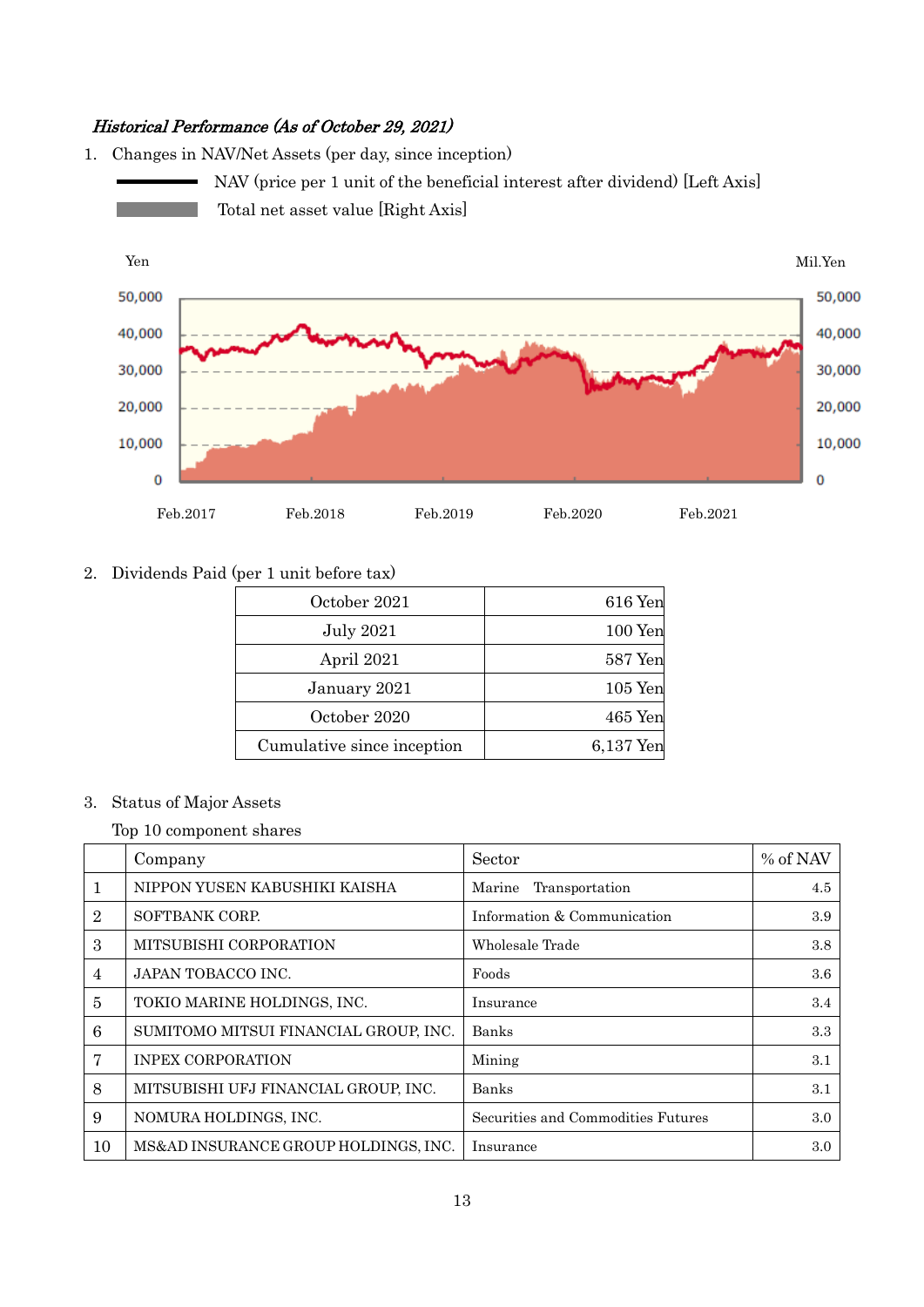#### 4. Past Annual Returns



-The annual rates of return are calculated with dividends reinvested (before tax).

-Figures from 2012 to 2016 are for the annual rate of return for the Benchmark Index.

-The figure for 2017 shows the return rate of the Fund from the inception date (February 10, 2017) to the end of the year.

-The figure for 2021 shows the return rate of the Fund from the beginning of the year to the base date.

- The performance data shown above represents historical performance, which is not a guarantee of future investment results.
- The information of the Benchmark Index is just for reference, and does not refer to past performance of the Fund.
- The Fund's investment performance may be disclosed on the Management Company's website.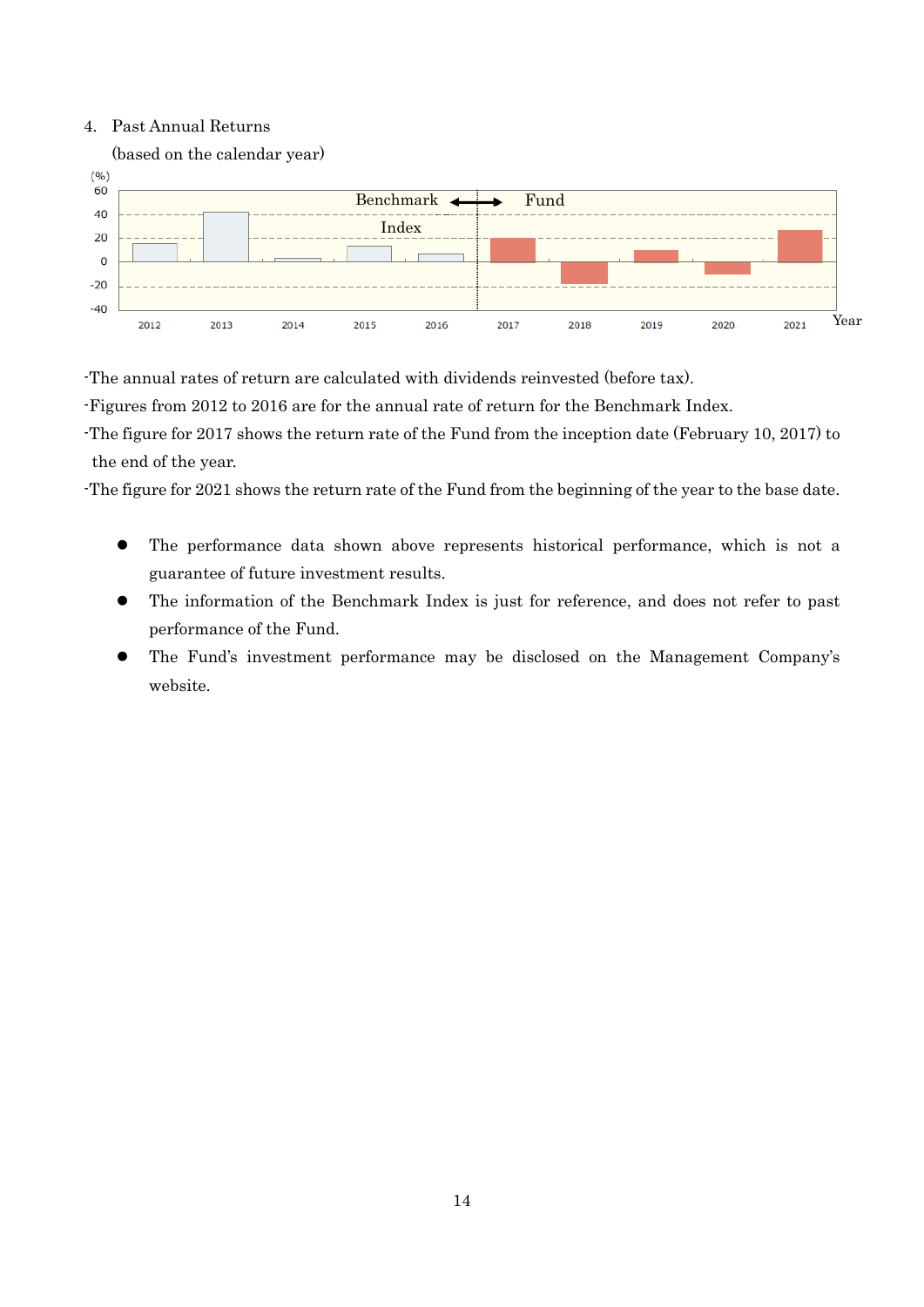## Procedures, Fees, and Other Items

1. Subscription Memorandum

| Subscription of Beneficial      | Subscription of beneficial interest (additional issue of beneficial    |
|---------------------------------|------------------------------------------------------------------------|
| Interest                        | certificates) is principally limited to issuance corresponding to the  |
|                                 | actual stocks in the portfolio (hereinafter referred to as the         |
|                                 | "Designated Stocks Portfolio"). The Designated Stocks Portfolio is     |
|                                 | presented by the Management Company in advance.                        |
| Subscription Units              | 1 UNIT or more, available in multiple, indivisible units of 1 UNIT.    |
|                                 | A "UNIT" is comprised of units of the beneficial interest that, when   |
|                                 | combined together in a UNIT, correspond to 1 unit of the stock         |
|                                 | portfolio which the Management Company deems will correlate to         |
|                                 | the Benchmark Index. (1 UNIT is comprised of integer multiples         |
|                                 | of 5,000 units of the beneficial interest, with the multiplier for the |
|                                 | 5,000 units of the beneficial interest to be specified by the          |
|                                 | Management Company on the day a subscription application is            |
|                                 | accepted.)                                                             |
| Presentation of the Designated  | Designated Stocks Portfolios, made in response to the number of        |
| <b>Stocks Portfolio</b>         | UNITS applied for, shall be presented to the distributing company      |
|                                 | no later than two business days prior to the day a subscription        |
|                                 | application is accepted.                                               |
| <b>Subscription Price</b>       | The NAV as of the day a subscription application is accepted.          |
|                                 | (The NAV of the Fund is indicated per 1 unit)                          |
| Delivery of the Designated      | The subscription applicant shall make a deposit to the safe custody    |
| <b>Stocks Portfolio</b>         | of the distributing company within a period of 2 business days         |
|                                 | from the day a subscription application is accepted.                   |
|                                 | *The distributing company may determine the details separately.        |
|                                 | Please contact the distributing company for details.                   |
| Initial Principal               | $34,875$ yen per 1 unit                                                |
| Exchange of Beneficial Interest | Beneficiaries may request an exchange of their own beneficial          |
|                                 | interests in the Fund for the stocks corresponding to their share of   |
|                                 | the beneficial interests in the trust assets.                          |
| <b>Exchange Units</b>           | 5,000 units or more, in increments of 5,000 units                      |
|                                 | (The number of units in Exchange Units may be changed                  |
|                                 | depending upon a rise in the Benchmark Index, etc.)                    |
| <b>Exchange Price</b>           | The NAV as of the day the exchange request is accepted.                |
| Delivery of the Exchanged       | In principle, the increased number of stocks that the beneficiary      |
|                                 |                                                                        |
| <b>Stocks</b>                   | who requested the exchange shall be credited to the account of a       |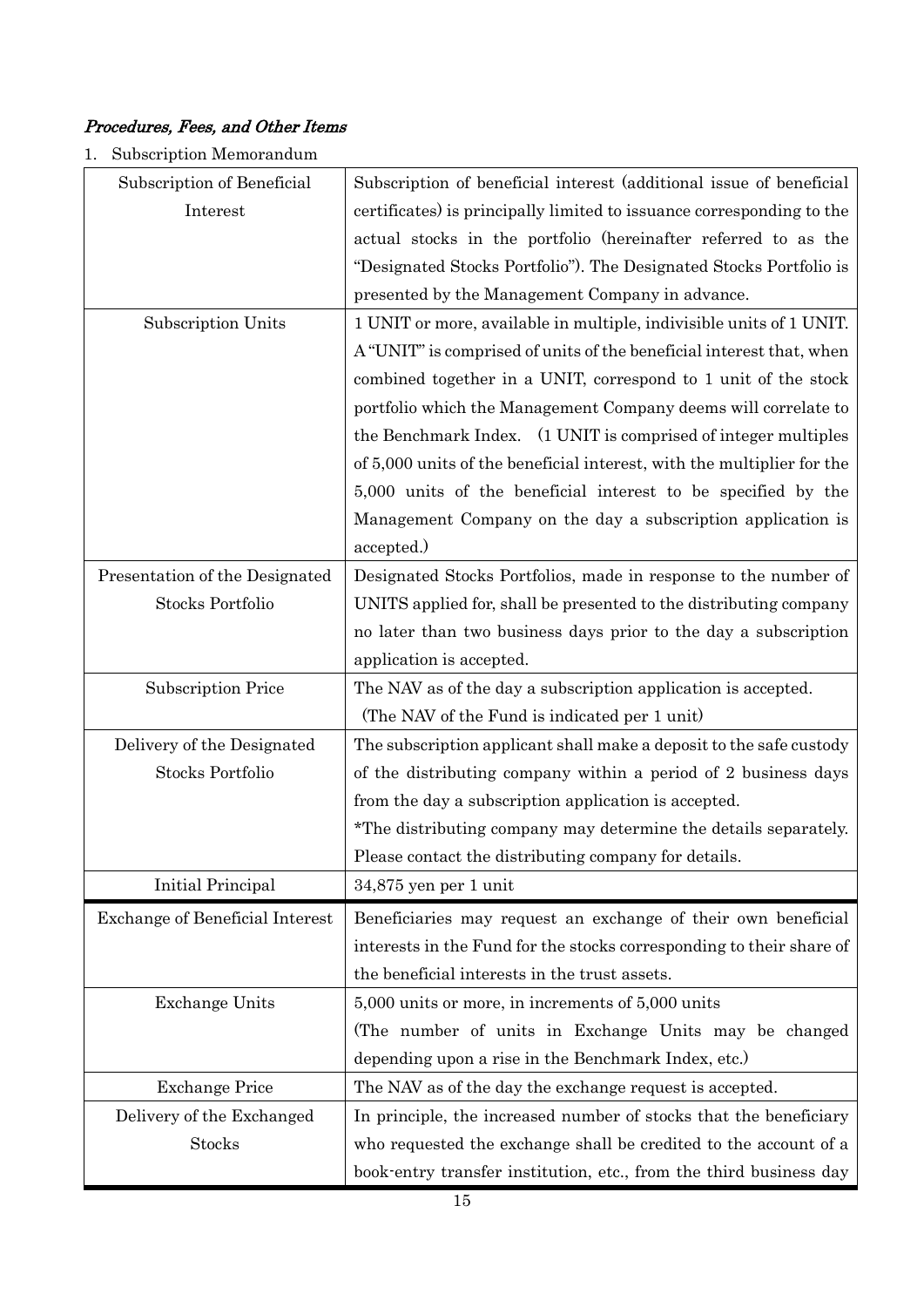|                                 | from the day the exchange request is accepted.                    |
|---------------------------------|-------------------------------------------------------------------|
| Business Hours for Subscription | Applications for subscription and exchange that are completed by  |
| / Exchange                      | 3 p.m. are deemed to have been accepted that same day.            |
|                                 | However, if the subscription/exchange applicant is the issuer of  |
|                                 | any of the stocks that are components of the Benchmark Index,     |
|                                 | applications must be completed by 2 p.m. in order to be deemed    |
|                                 | accepted on the same day.                                         |
| <b>Subscription Period</b>      | From July 1, 2020 to June 29, 2021                                |
|                                 | *The subscription period can be renewed by filing another         |
|                                 | securities registration statement prior to the expiration date    |
|                                 | shown above.                                                      |
| Non-acceptance Days for         | In principle, applications for subscription/exchange will be      |
| Subscription/Exchange           | suspended on the following days/period:                           |
|                                 | <subscription></subscription>                                     |
|                                 | For a period of two business days, beginning from one business    |
|                                 | day prior to the ex-dividend or ex-right day of any component     |
|                                 | stocks in the Benchmark Index.                                    |
|                                 | -For a period of six business days, beginning from five business  |
|                                 | days prior to the date on which a change of component stocks in   |
|                                 | the Benchmark Index becomes effective or a change in the number   |
|                                 | of the individual stocks that comprises the component stocks in   |
|                                 | the Benchmark Index becomes effective.                            |
|                                 | For a period beginning from two business days prior to the last   |
|                                 | business day of the month prior to a month containing any         |
|                                 | accounting day of the Fund, through to the business day           |
|                                 | immediately prior to the accounting day of the Fund.              |
|                                 | In cases where the Fund terminates the trust, the period shall be |
|                                 | four business days, beginning from three business days prior to   |
|                                 | the termination date of the trust.                                |
|                                 | In addition to the period above, any time the Management          |
|                                 | Company determines that unavoidable circumstances occur that      |
|                                 | prevent it from making investments in accordance with the         |
|                                 | investment policies.                                              |
|                                 | $<$ Exchanges $>$                                                 |
|                                 | One business day prior to the ex-dividend or ex-right day of any  |
|                                 | component stocks in the Benchmark Index.                          |
|                                 | For a period of seven business days, beginning from five business |
|                                 | days prior to the date on which a change of component stocks in   |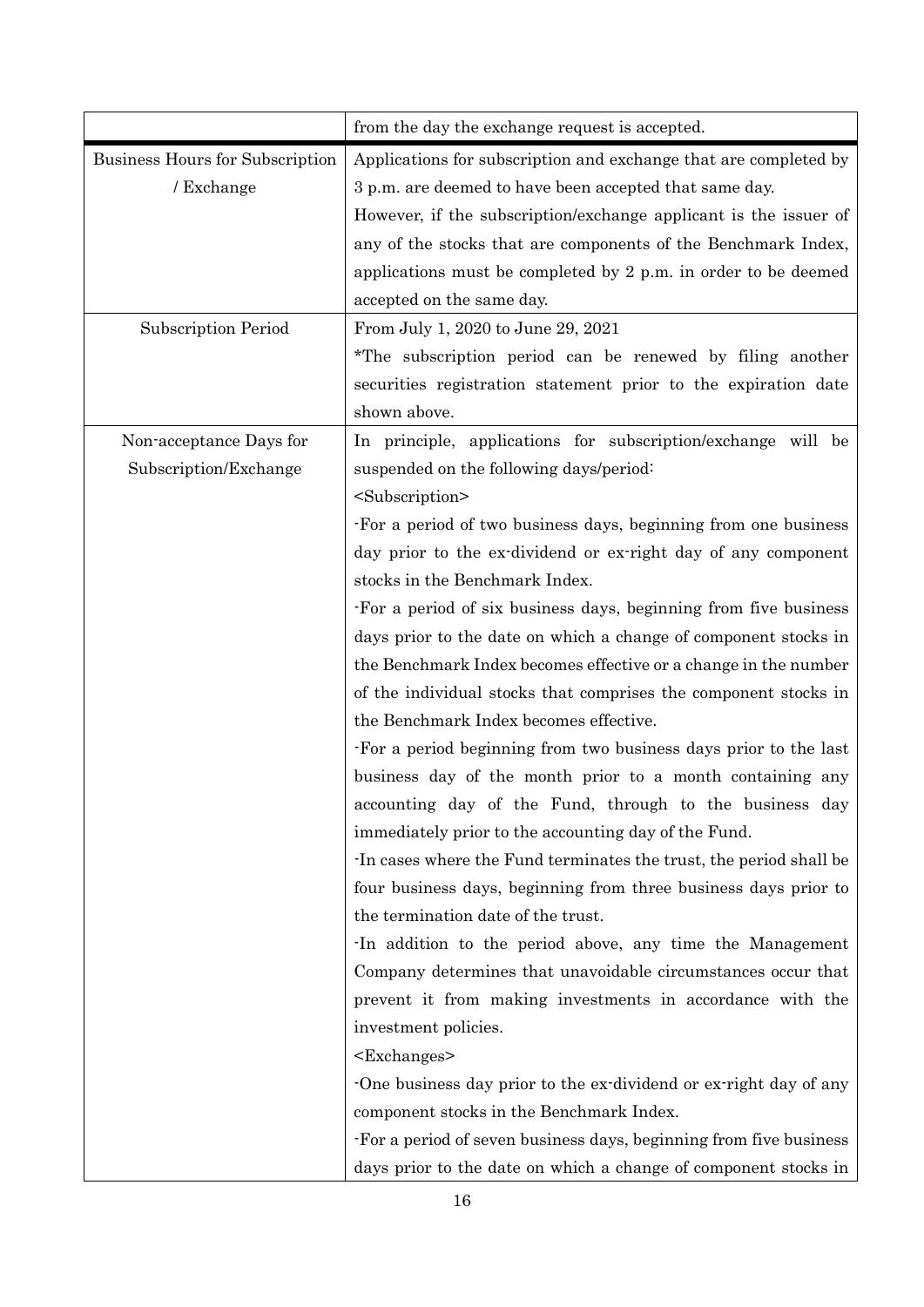|                               | the Benchmark Index becomes effective or a change in the number          |
|-------------------------------|--------------------------------------------------------------------------|
|                               | of the individual stocks that comprise the component stocks in the       |
|                               | Benchmark Index becomes effective.                                       |
|                               | For a period beginning from two business days prior to the last          |
|                               | business day of the month prior to a month containing any                |
|                               | accounting day of the Fund, through to the business day                  |
|                               | immediately prior to the accounting day of the Fund.                     |
|                               | In cases where the Fund terminates the trust, the period shall be        |
|                               | four business days, beginning from three business days prior to          |
|                               | the termination date of the trust.                                       |
|                               | In addition to the period above, any time the Management                 |
|                               | Company determines that unavoidable circumstances occur that             |
|                               | prevent it from making investments in accordance with the                |
|                               | investment policies.*Notwithstanding the provisions above,               |
|                               | applications for subscription/exchange may be accepted on or             |
|                               | during the days referred to above if the Management Company              |
|                               | determines that the impact of such subscription/exchange on the          |
|                               | trust assets is minimal in view of the condition of the trust assets,    |
|                               | funding trends, market trends, etc.                                      |
| Suspension or Cancellation of | The<br>Management Company may<br>suspend acceptance of                   |
| Subscription/Exchange         | applications for subscriptions/exchanges, or cancel applications for     |
|                               | subscriptions/exchanges that have already been accepted, in the          |
|                               | event that trading on a financial instruments exchange etc., is          |
|                               | suspended or any other circumstances beyond their control                |
|                               | develops.                                                                |
| Trust Term                    | Unlimited (inception date: February 10, 2017)                            |
| Listed Market                 | Tokyo Stock Exchange                                                     |
| Early Termination             | Early termination shall be carried out (i) if the number of units of     |
|                               | the beneficial interest falls below 20,000 for 20 successive business    |
|                               | days, (ii) if the Fund is delisted from all the financial instruments    |
|                               | exchanges on which the Fund has been listed, or (iii) if the             |
|                               | Benchmark Index is discontinued. Early termination may be                |
|                               | carried out in any other situation where circumstances beyond the        |
|                               | Management Company's control develop.                                    |
| <b>Accounting Day</b>         | On the 7 <sup>th</sup> of January, April, July and October of each year. |
| <b>Income Distribution</b>    | Dividends are due four times a year on the date of each closing of       |
|                               | account.                                                                 |
| Maximum Amount of Trust       | Equivalent to 100 billion yen                                            |
|                               |                                                                          |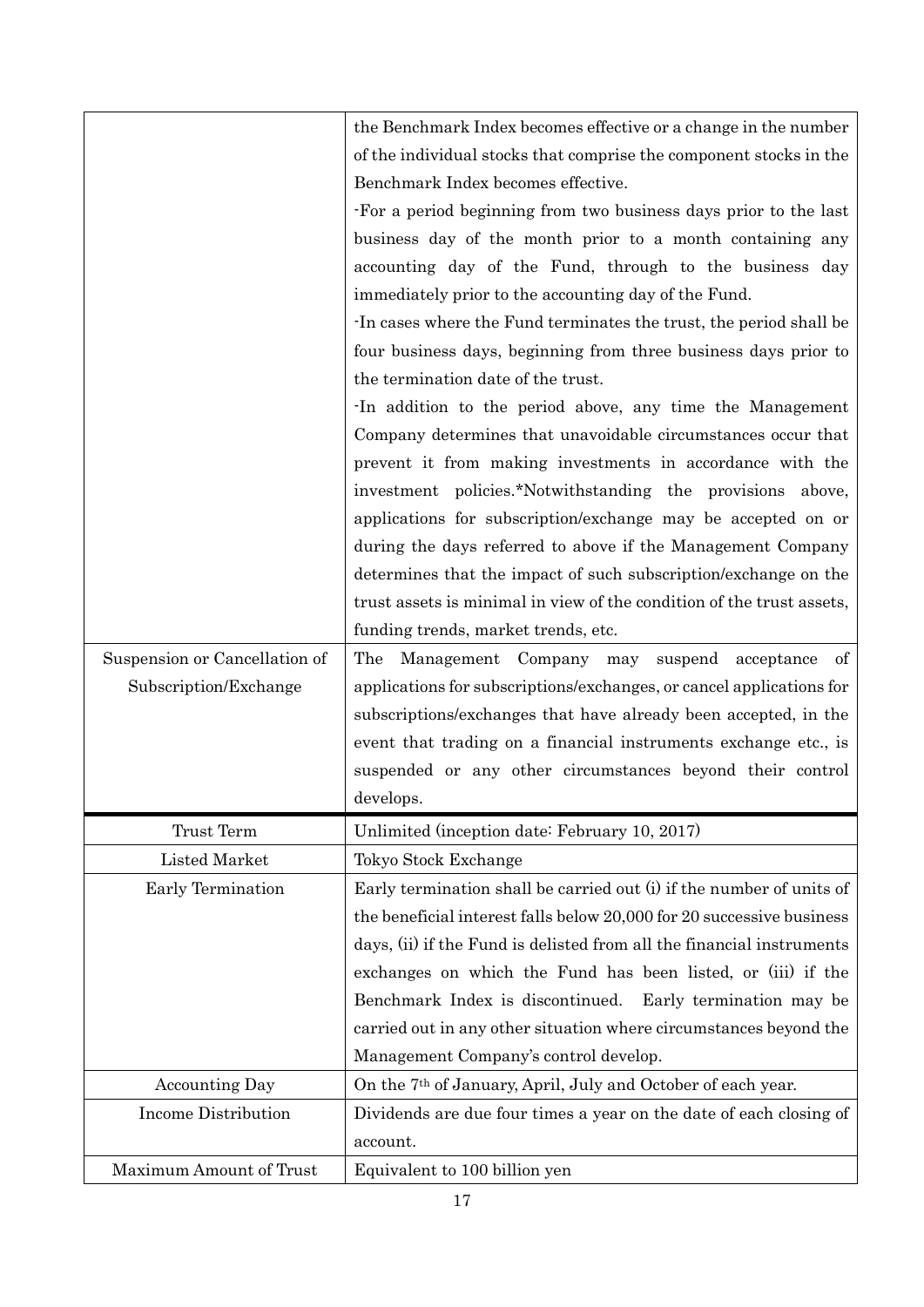| <b>Public Notification</b> | Public notifications shall principally be posted online on the |
|----------------------------|----------------------------------------------------------------|
|                            | website below:                                                 |
|                            | URL: http://www.nomura-am.co.jp/                               |
| <b>Investment Reports</b>  | No investment report is made.                                  |

## 2. Fund Expense and Taxes

 $\blacksquare$  <br> Fund Expenses

| Expenses to be borne directly by investors                     |                                                                        |                                                 |                                                                   |  |
|----------------------------------------------------------------|------------------------------------------------------------------------|-------------------------------------------------|-------------------------------------------------------------------|--|
| Subscription Commission                                        | Set independently by the distributing company                          |                                                 |                                                                   |  |
|                                                                | (Please contact the distributing company for further information)      |                                                 |                                                                   |  |
|                                                                | The Subscription Commission is received in consideration of the office |                                                 |                                                                   |  |
|                                                                |                                                                        |                                                 | procedures related to Fund subscription, etc., at the time of the |  |
|                                                                | subscription of the Fund.                                              |                                                 |                                                                   |  |
| Amount to be Retained in                                       | None                                                                   |                                                 |                                                                   |  |
| <b>Trust Assets</b>                                            |                                                                        |                                                 |                                                                   |  |
| <b>Exchange Commission</b>                                     | Set independently by the distributing company                          |                                                 |                                                                   |  |
|                                                                | (Please contact the distributing company for further information)      |                                                 |                                                                   |  |
|                                                                | The Exchange Commission is received in consideration of the office     |                                                 |                                                                   |  |
|                                                                | procedures related to Fund exchanging, etc., at the time of the        |                                                 |                                                                   |  |
|                                                                | exchanging of the Fund.                                                |                                                 |                                                                   |  |
| Expenses to be borne indirectly by investors from trust assets |                                                                        |                                                 |                                                                   |  |
| Management Fee (Trust Fee)                                     | Total amount of the Trust Fee is the sum of the following two items:   |                                                 |                                                                   |  |
|                                                                | (i) The amount obtained by multiplying the daily total net assets of   |                                                 |                                                                   |  |
|                                                                | the Fund by the Annual Trust Fee Rate.                                 |                                                 |                                                                   |  |
|                                                                | The distribution of the Trust Fee Rate is as follows:                  |                                                 |                                                                   |  |
|                                                                | Annual Trust Fee Rate                                                  |                                                 | No larger than 0.308%                                             |  |
|                                                                |                                                                        |                                                 | $(0.28\%$ exclusive of taxes)                                     |  |
|                                                                |                                                                        |                                                 | (0.308% (0.28% exclusive of                                       |  |
|                                                                |                                                                        |                                                 | <b>taxes</b> ) as of December 27,                                 |  |
|                                                                |                                                                        |                                                 | 2021)                                                             |  |
|                                                                | The payee                                                              | <management< td=""><td>0.23%</td></management<> | 0.23%                                                             |  |
|                                                                | distribution                                                           | Company>                                        |                                                                   |  |
|                                                                | (exclusive of                                                          | Fund operations,                                |                                                                   |  |
|                                                                | taxes) and                                                             | investigations                                  |                                                                   |  |
|                                                                | the service                                                            | related to Fund                                 |                                                                   |  |
|                                                                | details                                                                | operations,                                     |                                                                   |  |
|                                                                |                                                                        | instructions to                                 |                                                                   |  |
|                                                                |                                                                        | trustees,                                       |                                                                   |  |
|                                                                |                                                                        | preparation of legal                            |                                                                   |  |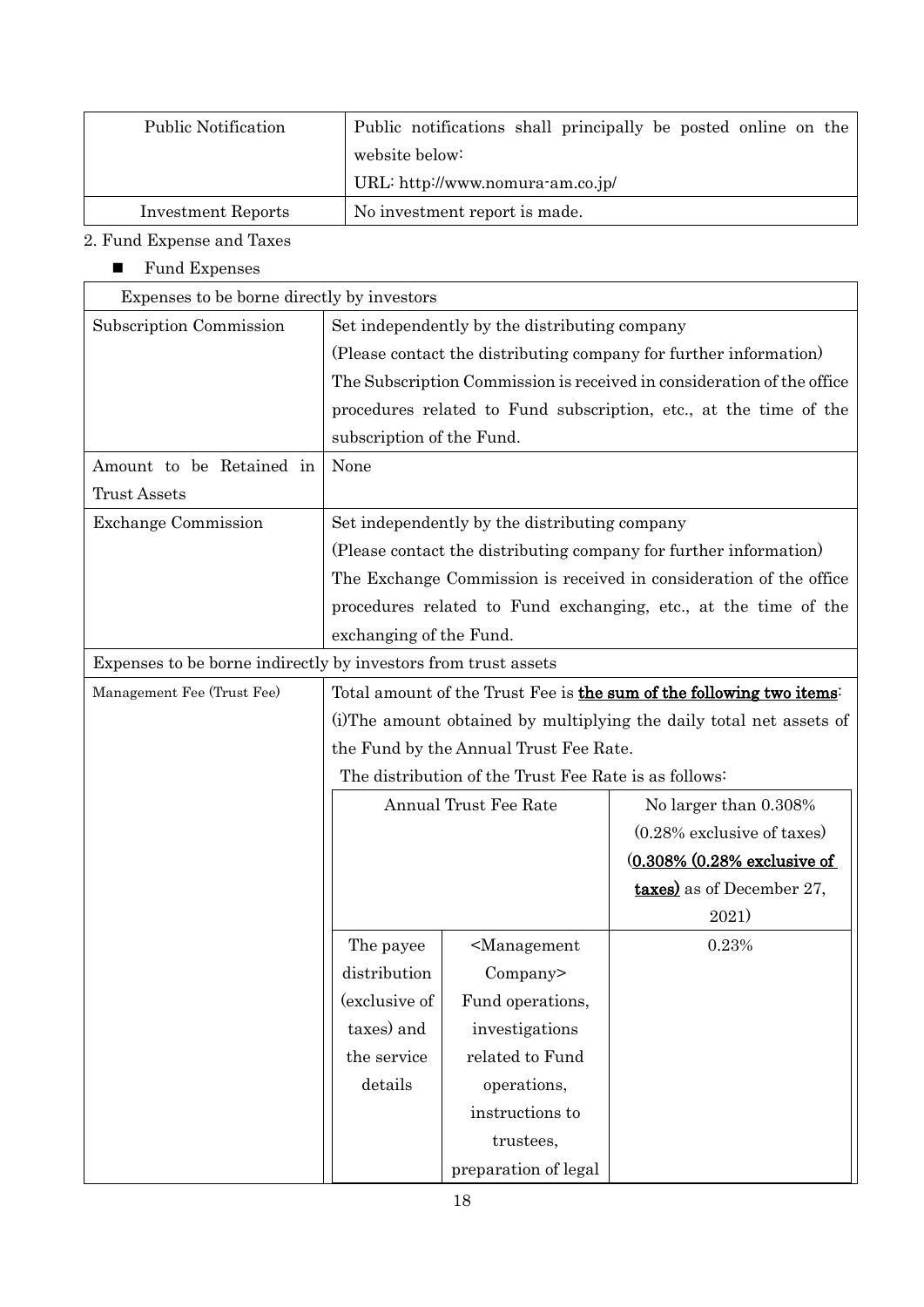|                         |                                                                                                                                                                                                                               | documents, etc.,                                                 |                                                                        |  |  |
|-------------------------|-------------------------------------------------------------------------------------------------------------------------------------------------------------------------------------------------------------------------------|------------------------------------------------------------------|------------------------------------------------------------------------|--|--|
|                         |                                                                                                                                                                                                                               | estimating base                                                  |                                                                        |  |  |
|                         |                                                                                                                                                                                                                               | price, etc.                                                      |                                                                        |  |  |
|                         |                                                                                                                                                                                                                               | <trustee></trustee>                                              | 0.05%                                                                  |  |  |
|                         |                                                                                                                                                                                                                               | The                                                              |                                                                        |  |  |
|                         |                                                                                                                                                                                                                               | storage/manageme                                                 |                                                                        |  |  |
|                         |                                                                                                                                                                                                                               | nt of property of the                                            |                                                                        |  |  |
|                         |                                                                                                                                                                                                                               | Fund, execution of                                               |                                                                        |  |  |
|                         |                                                                                                                                                                                                                               | instructions from                                                |                                                                        |  |  |
|                         |                                                                                                                                                                                                                               | the Management                                                   |                                                                        |  |  |
|                         |                                                                                                                                                                                                                               | Company, etc.                                                    |                                                                        |  |  |
|                         |                                                                                                                                                                                                                               | *The distribution above is calculated using the annual Trust Fee |                                                                        |  |  |
|                         | Rate as of December 27, 2021.                                                                                                                                                                                                 |                                                                  |                                                                        |  |  |
|                         | (ii) When the Fund lends stocks, an amount obtained from no more                                                                                                                                                              |                                                                  |                                                                        |  |  |
|                         | than $44\%$ of the rental fee which accrues on a daily basis $(40\%$                                                                                                                                                          |                                                                  |                                                                        |  |  |
|                         | exclusive of taxes).                                                                                                                                                                                                          |                                                                  |                                                                        |  |  |
|                         | The distribution shall be 80% for the Management Company and 20%                                                                                                                                                              |                                                                  |                                                                        |  |  |
|                         | for the Trustee.                                                                                                                                                                                                              |                                                                  |                                                                        |  |  |
|                         | *The Trust Fee of the Fund is summed up daily, and reflected within<br>the NAV of the Fund. Also, the Trust Fee is paid from the Fund on<br>every last day of any accounting period and the termination date of<br>the trust. |                                                                  |                                                                        |  |  |
| Other Expenses and Fees |                                                                                                                                                                                                                               |                                                                  | Annual fees for use of trademarks pertaining to the Benchmark          |  |  |
|                         | Index (as of December 27, 2021)                                                                                                                                                                                               |                                                                  |                                                                        |  |  |
|                         | 0.055% per year (0.05% exclusive of taxes) of the Fund's total net                                                                                                                                                            |                                                                  |                                                                        |  |  |
|                         | assets.                                                                                                                                                                                                                       |                                                                  |                                                                        |  |  |
|                         | Expenses pertaining to listing of the Fund (as of December 27,<br>2021)<br>-Additional listing fee: 0.00825% (0.0075% exclusive of taxes) of                                                                                  |                                                                  |                                                                        |  |  |
|                         |                                                                                                                                                                                                                               |                                                                  |                                                                        |  |  |
|                         |                                                                                                                                                                                                                               |                                                                  |                                                                        |  |  |
|                         |                                                                                                                                                                                                                               |                                                                  |                                                                        |  |  |
|                         |                                                                                                                                                                                                                               |                                                                  | the amount of increase in value of the Fund's total net asset value    |  |  |
|                         |                                                                                                                                                                                                                               |                                                                  | at the end of the year as compared with the larger of i) the total     |  |  |
|                         |                                                                                                                                                                                                                               |                                                                  | net asset value at the time of the initial listing; or ii) the largest |  |  |
|                         |                                                                                                                                                                                                                               |                                                                  | of the total net asset values at the end of each subsequent year       |  |  |
|                         |                                                                                                                                                                                                                               |                                                                  | up to the year immediately prior to the fee payment year.              |  |  |
|                         |                                                                                                                                                                                                                               |                                                                  | -Annual listing fee: Maximum of 0.00825% (0.0075% exclusive of         |  |  |
|                         |                                                                                                                                                                                                                               | taxes) of the total net assets at year-end.                      |                                                                        |  |  |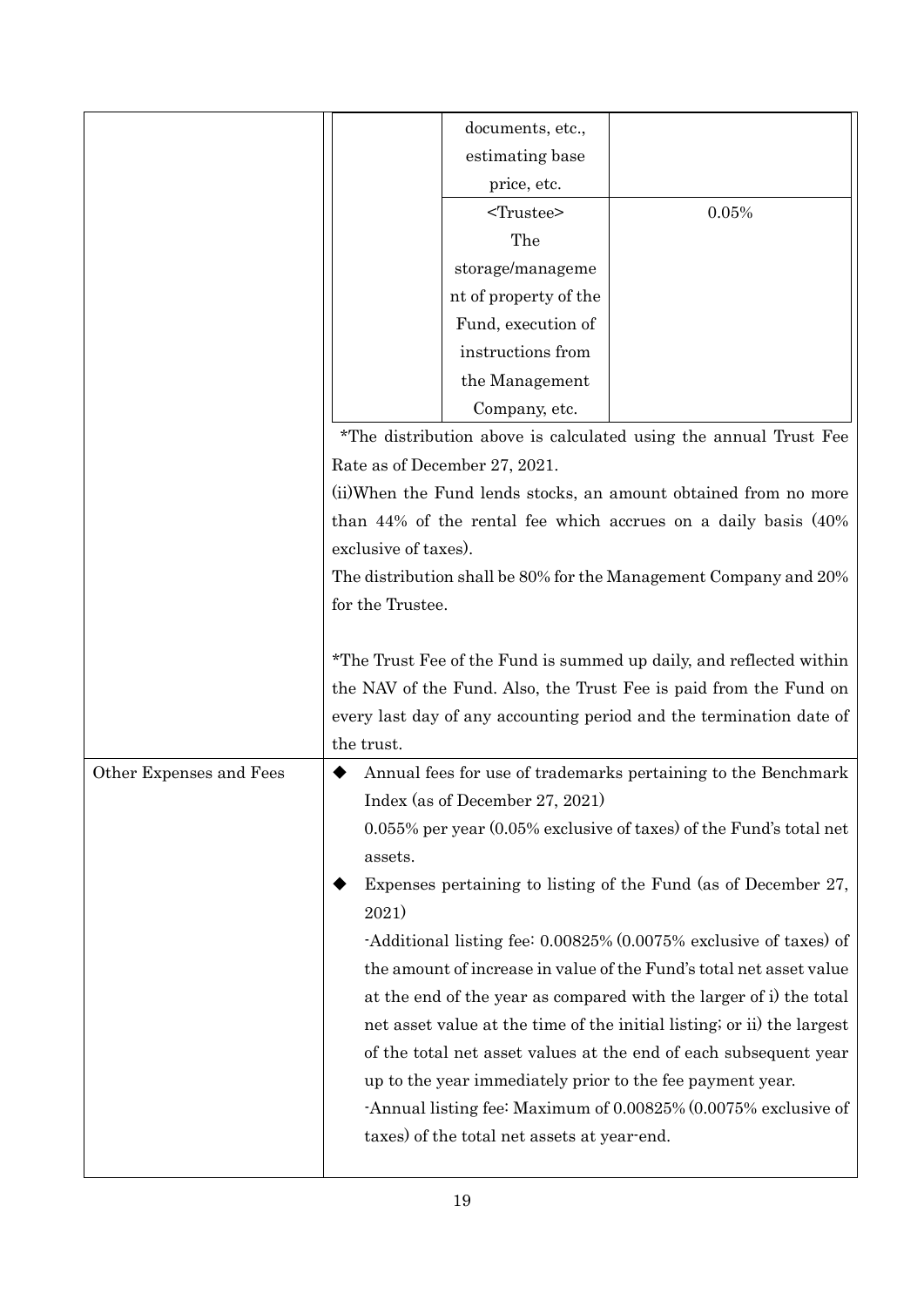| The fee listed above and any consumption and other tax are to be      |  |  |  |
|-----------------------------------------------------------------------|--|--|--|
| borne by investors and can be paid out of the Fund. If these expenses |  |  |  |
| and fees are not paid out of the Fund, then these expenses and fees   |  |  |  |
| shall be borne by the Management Company.                             |  |  |  |
|                                                                       |  |  |  |
| Other expenses and fees are as follows:                               |  |  |  |
| -Brokerage commission on transactions in portfolio securities         |  |  |  |
| Expenses for maintaining custody of assets denominated in             |  |  |  |
| foreign currency.                                                     |  |  |  |
| Costs paid to auditors for Fund audits                                |  |  |  |
| Tax related to the Fund, etc.                                         |  |  |  |
| *These expenses and fees above are paid out of the Fund when they     |  |  |  |
| are incurred. These expenses and fees vary according to management    |  |  |  |
| and other conditions, so details of rates and upper limits cannot be  |  |  |  |
| provided ahead of time.                                               |  |  |  |